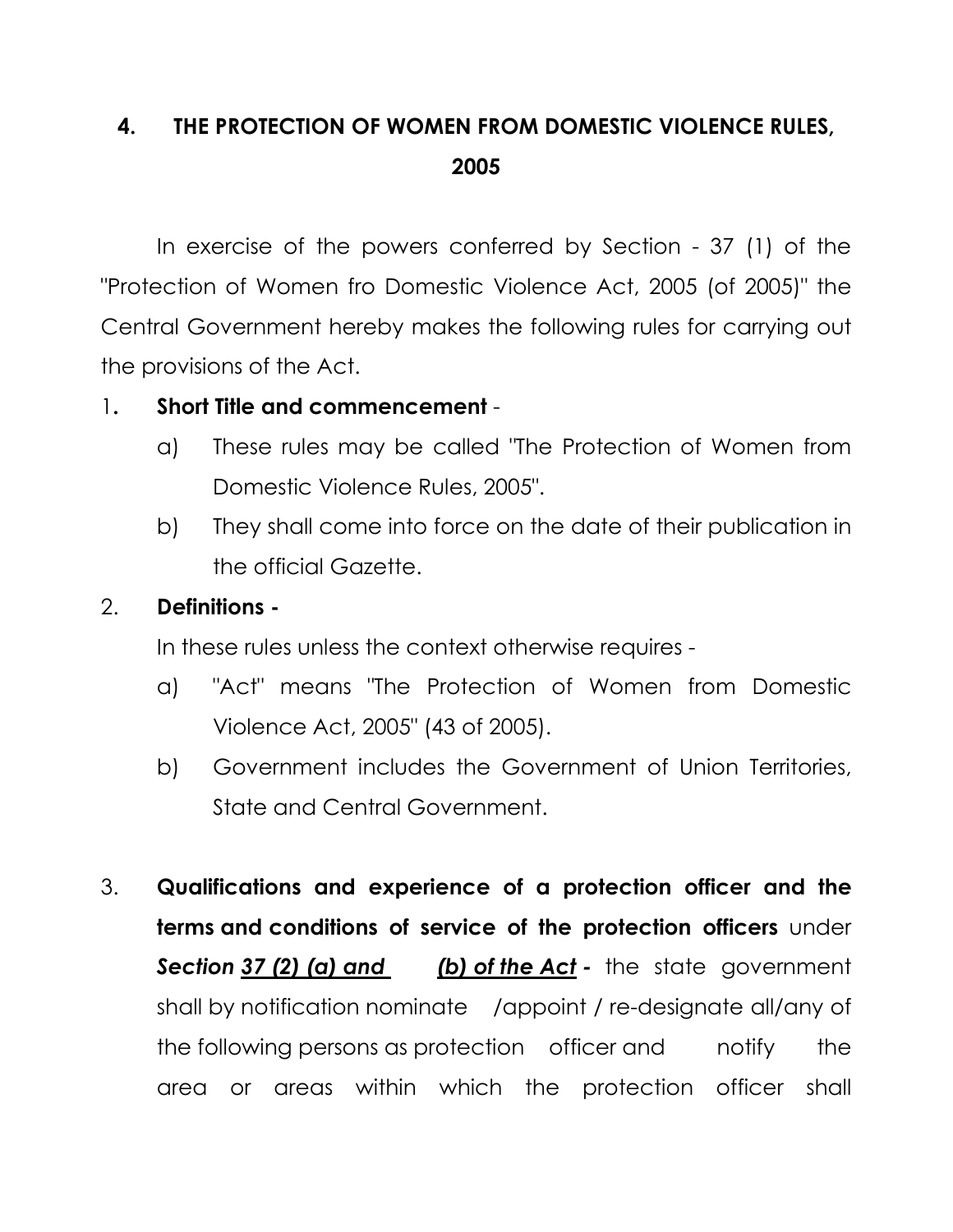exercise powers and perform the duties conferred upon him under the Act

- i) The Protection Officer shall be an officer of the State Government not below the rank of Deputy Tehsildar or a block development officer or
- ii) Any representative of a non-governmental organization or a representative of the service provider registered under the Act, may be appointed , on such terms and conditions as may be prescribed by the State Government, as a protection officer provided that such a person has been serving in the organization for at least 2 years and has been working in the area of empowerment of women
- iii) The terms and conditions of service of a Protection Officer may be such as may be prescribed by the State Government.
- iv) Not less than one Protection Officer shall be appointed for the area of a judicial magistrate. The State Government may however appoint more than one Protection Officer having regard to the area & volume of work involved.
- v) The state government shall provide the protection officer the necessary infrastructural facilities for the running of his office and the financial provisions for the same shall be made by the respective governments in the same manner , as for the office of the assistant public prosecutor , which shall include clerical, transport and other facilities and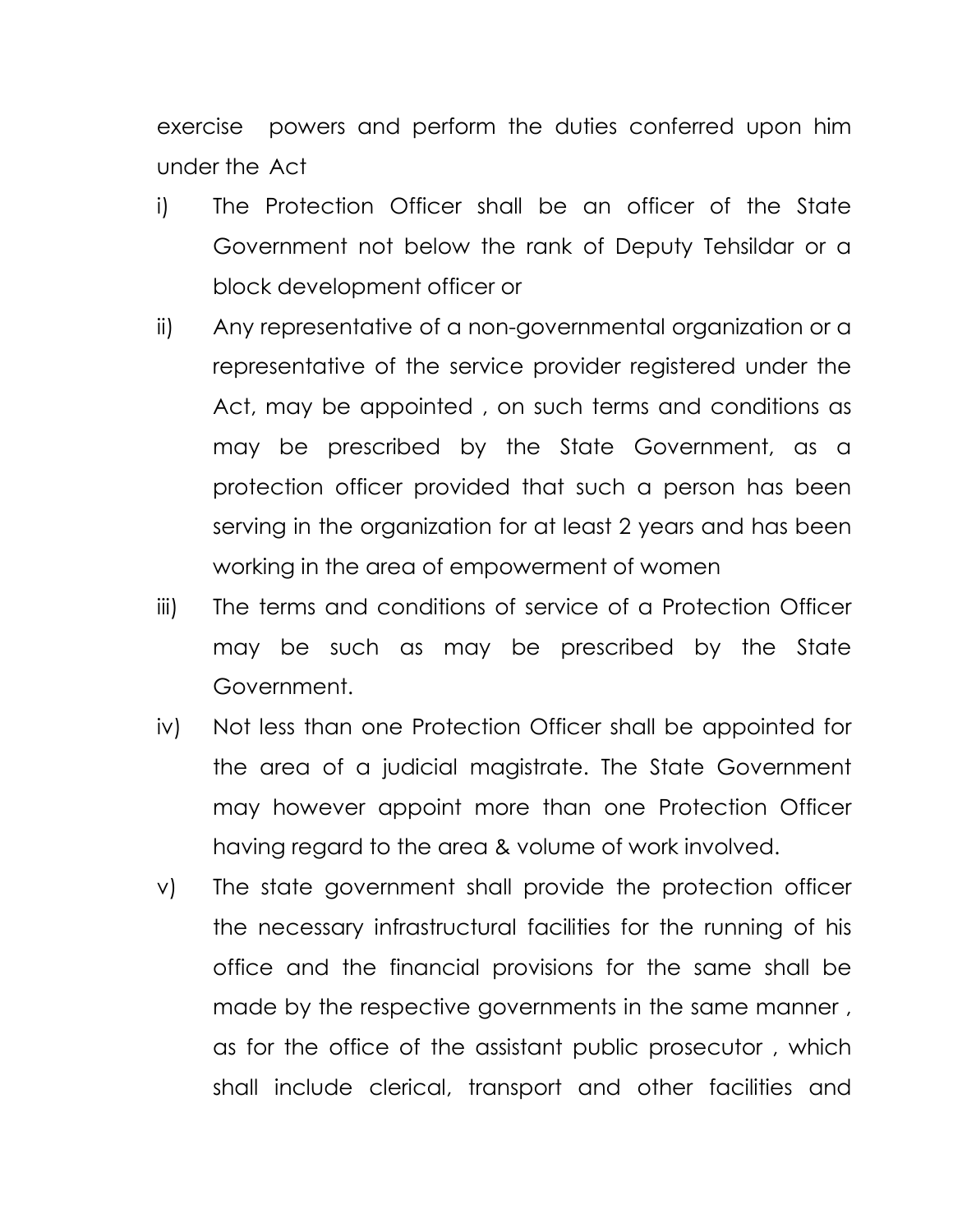reimbursements for the performance of the duties as assigned to the Protection officer

vi) For the effective implementation of the Act, the state government shall designate a Nodal Ministry to over see, supervise and monitor the effective implementation of the Act

# 4. Form and manner of domestic incident report - a domestic incident report under section 37 (2) (c ) -

- (a) On receipt of a complaint or information, the protection officer or a service provider shall record domestic incident report under section 9(1)(b) or section 10(2)(a) of the Act, in the form prescribed in FORM 1 of schedule I
- (b) Such domestic incident report shall be signed by the aggrieved person or by any person giving such information
- (c) Information under Section 4(1) of the Act shall be either conveyed orally or in writing to the Protection Officer. Oral information shall be reduced to writing. Every such information, whether given in writing or reduced to writing as aforesaid, shall be signed by the person giving it. A copy of the information as recorded under (c) shall be given forthwith, free of cost to the informant.
- (d) Copy of Domestic Incident Report shall be provided to the aggrieved person free of cost.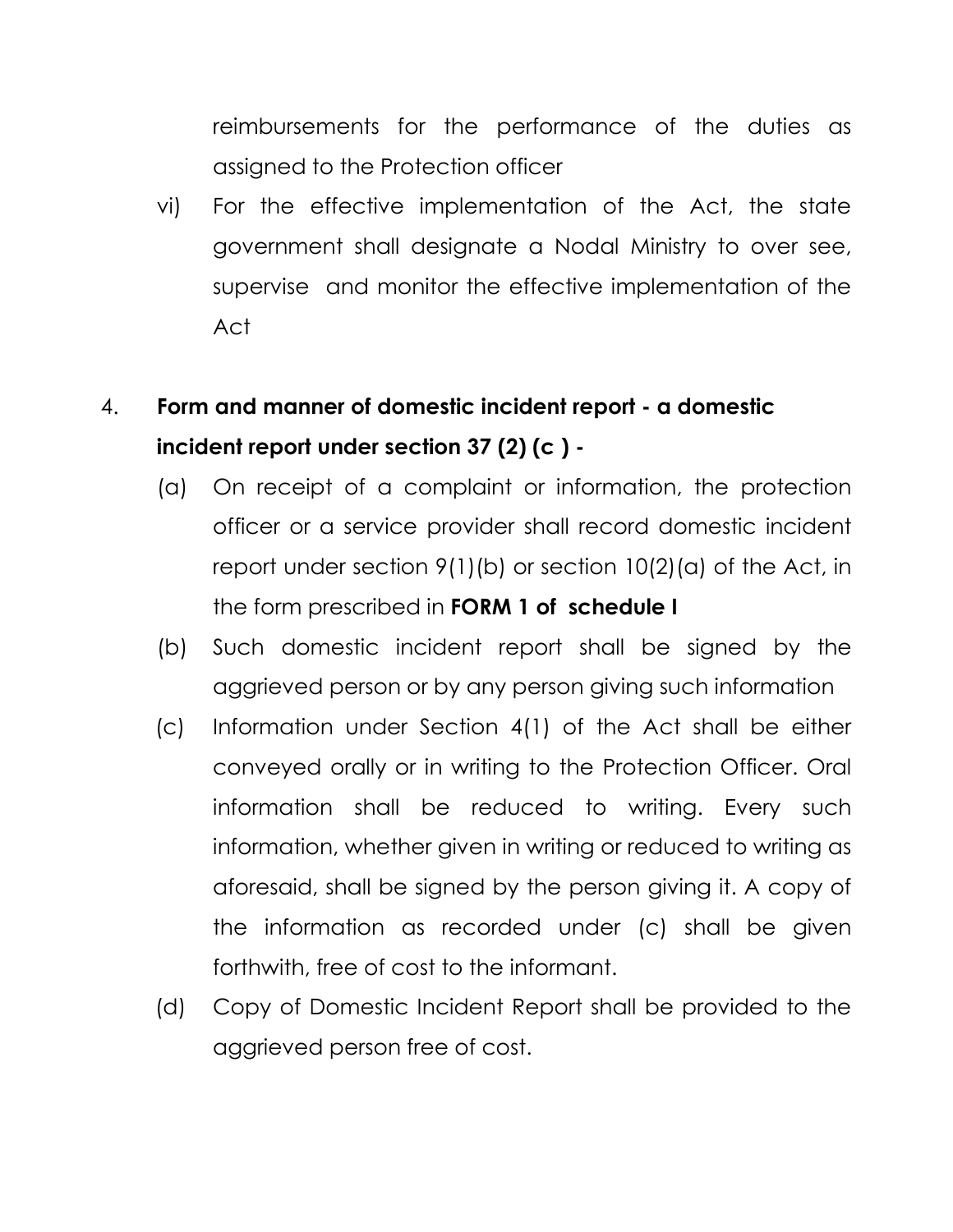- **5.** Applications to the Magistrate (1) Applications to the magistrate under sec 37 (2) (d) and sec 12 for protection, residence orders and other relief's as provided under the Act shall be made in the manner prescribed in FORM II of schedule I .
	- (2) In case the person giving any information or aggrieved person is illiterate, the contents of the application shall be read over and explained to her, by the protection officer, bearing a thumb impression of the aggrieved person, and shall be forwarded to the concerned police station.
	- (3) The applications under Section 12 of the Act shall be dealt with and the orders enforced in the manner prescribed under Section 125 of the Cr.PC.
- 6. Application under Section 9 (1) (d) for legal aid application for legal aid and services shall be made in the manner prescribed in FORM III of schedule I

## 7. Other duties to be performed by the protection officer

(1) The protection officer shall, in addition to the duties assigned to him under the Act:-

 (a) give the aggrieved person immediate and adequate notice of her rights and of the remedies and services available by ensuring that the information and the contents of the Act are adequately explained to the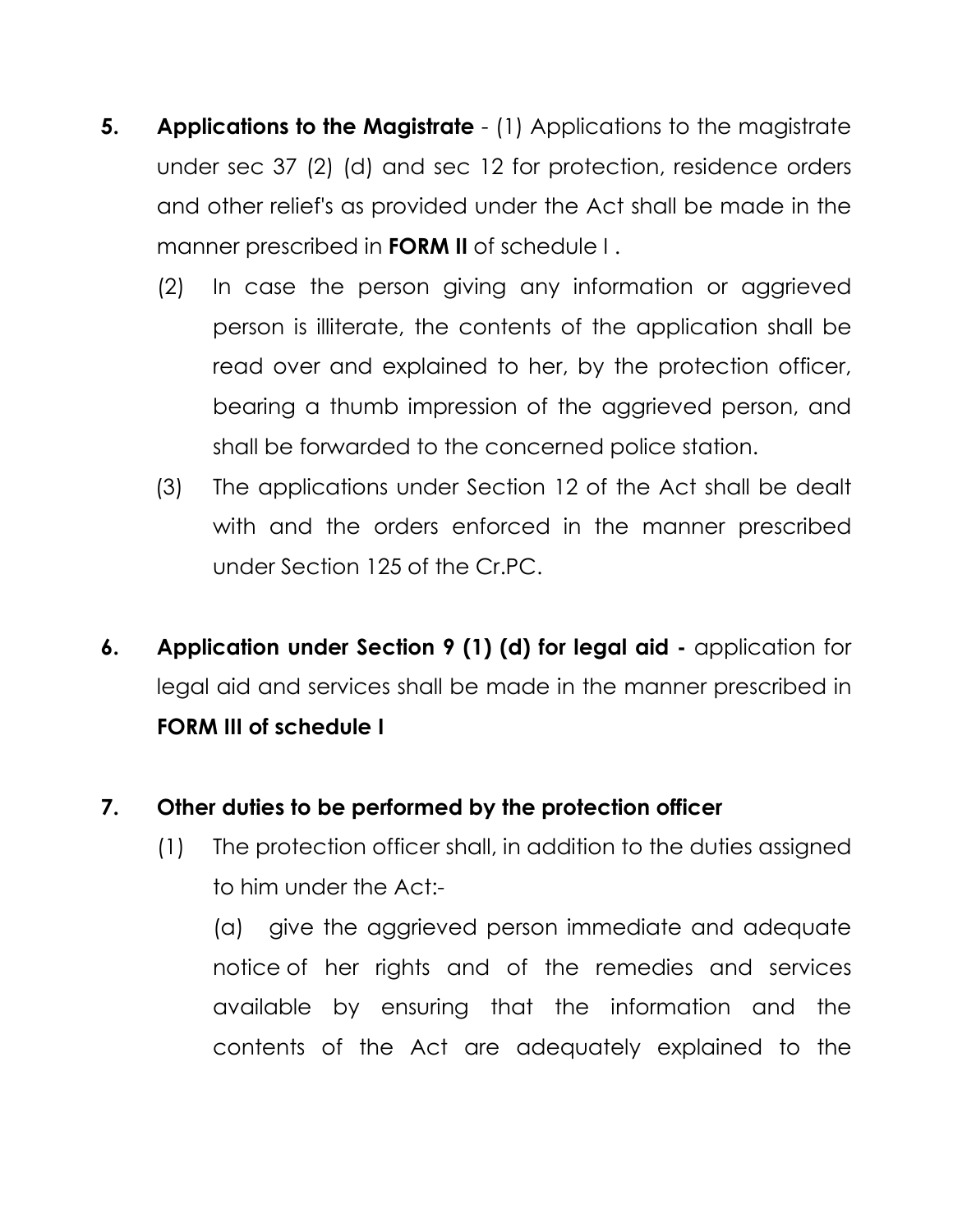aggrieved person, in the manner prescribed in form IV of schedule I

 (b) Maintain a record and copies of the report or documents forwarded under Section 9, 12, 20, 21, 22, 23 or any other provisions of the Act or the rules.

c) Provide all possible assistance to the aggrieved person and the child to ensure that she is not victimized or pressurized as a consequence of reporting the incident of domestic violence.

d) Take any action necessary to provide for the safety of the aggrieved person and any family or household member.

e) Liaison between the aggrieved person(s), police, service provide in the manner prescribed under the Act and Rules.

f) Maintain proper records of the service providers, medical facility shelter homes in the area.

g) The protection officer shall scrutinize the applications and maintain a list of the counselors which shall be made available to the Magistrate.

h) Action to be taken in cases of emergency - If the protection officer or a service provider receives a telephone call either from the aggrieved person or from any person who has reason to believe that an act of domestic violence is being or is likely to be committed and in a such emergency situation the protection officer or the service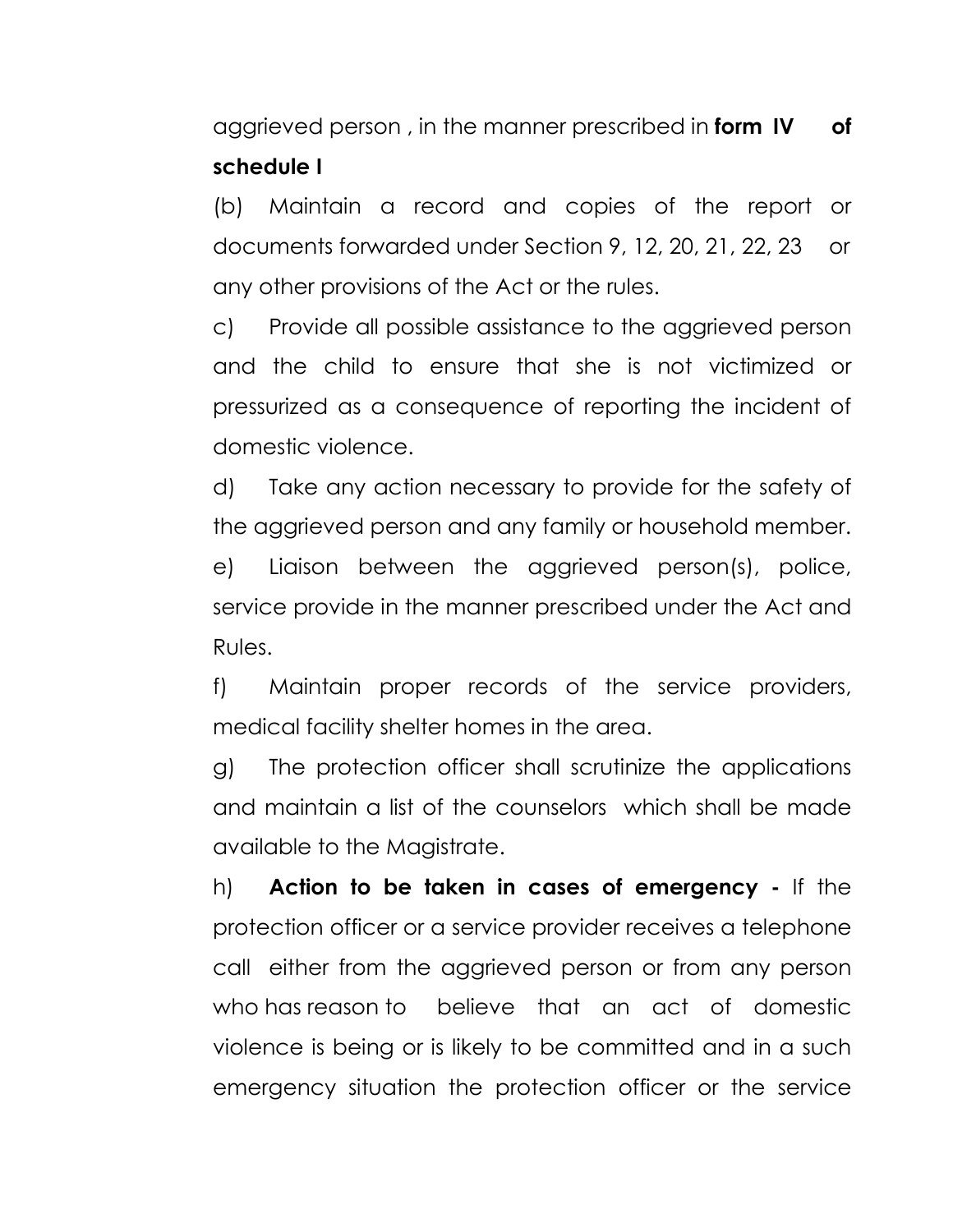provider shall seek immediate assistance of the police who shall accompany the protection officer or the service provider to the place of occurrence and record the Domestic Incident Report and the same be presented to the Magistrate at the earliest without any delay for seeking appropriate orders under the Act.

(2) Duties to be performed on the orders of the court - The Protection Officer, when directed to do so, in writing, by the magistrate shall -

 i) Conduct a home visit of the shared household premises and make preliminary enquiry if the court requires clarification, in regard to granting ex-parte interim relief to the complainant/aggrieved person under the Act and passes an order for such home visit.

 ii) After making appropriate inquiry, file a report on the salary emoluments assets bank accounts or any other documents as may be directed by the court.

 iii) Restore the possession of the personal effects including jewellery of the aggrieved person and the shared household to the aggrieved person.

 iv) Assist the aggrieved person to regain custody of children or secure visitation rights under supervision as directed by the court.

 v) Assist the court in enforcement of orders in the proceedings under the act in the manner directed by the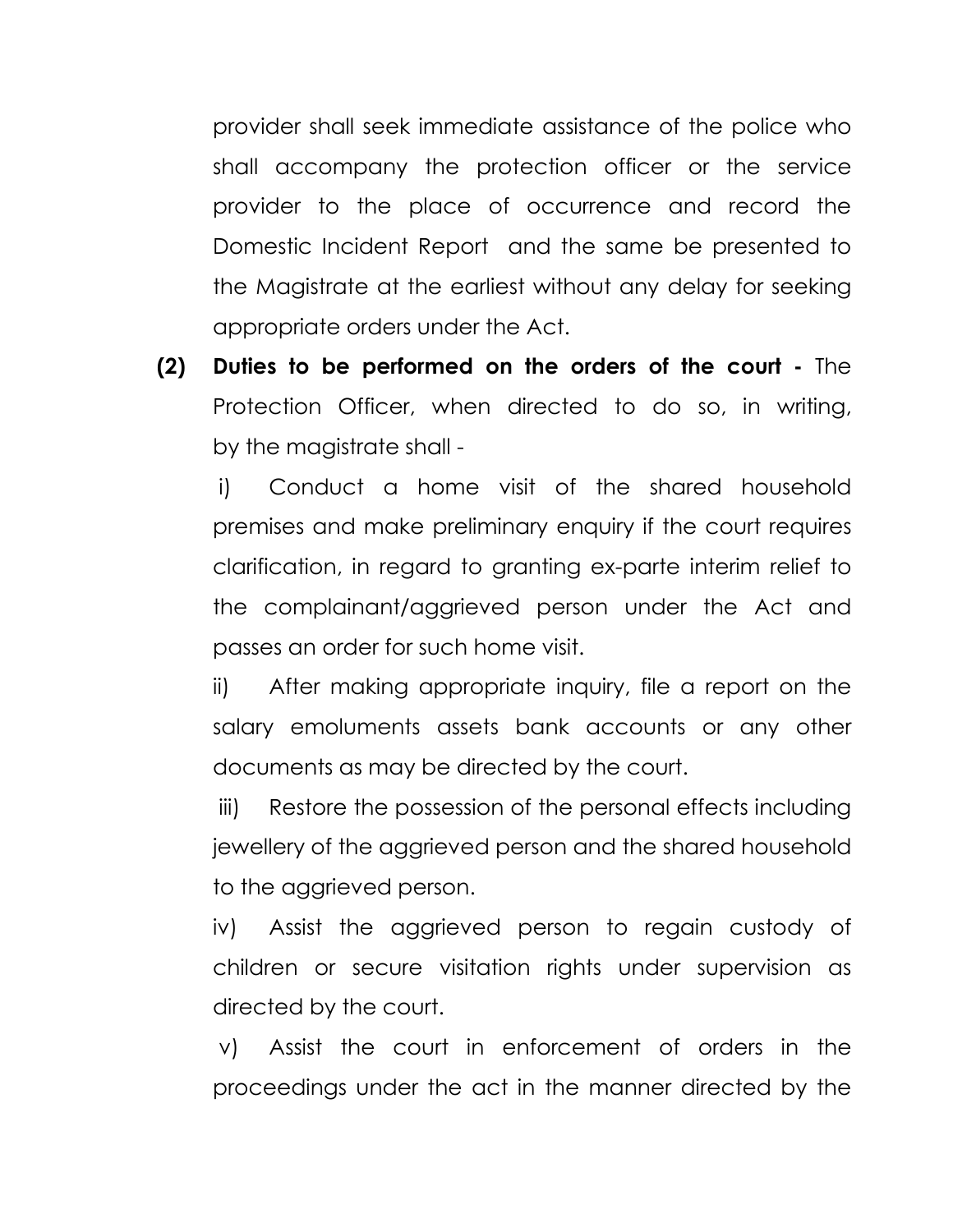magistrate, including orders under Section 12, 18, 19, 20, 21 or 23 in such manner as directed by the court.

 vi) Take the assistance of the police in confiscating any weapon involved in the alleged domestic violence.

- [3]. The protection officer shall also perform any other duties prescribed by the government or the magistrate from time to time. The magistrate may in addition to orders for effective relief in any cases, also issue general practice directions for better handling of the cases, to the Protection Officer within his jurisdiction.
- 8. Registration of service providers (Under Section 37 (2) (g) read with Section 10 (1):

 1) The service providers to be registered under Section 10(1) of the Act shall apply for registration to the Protection Officer, as per the format in Form V in Schedule1, and the Protection Officer in whose area the service providers want to extend their facilities shall maintain the list of such registered service providers.

 2) The service provider to be registered under Section 10(i) of the Act shall possess the following minimum qualifications:

 a) The service provider should have been rendering the kind of services it is offering under the act for at least two years before applying for registration under the act.

 b) In case of service providers running a medical facility, or a psychiatric counseling centre, or a vocational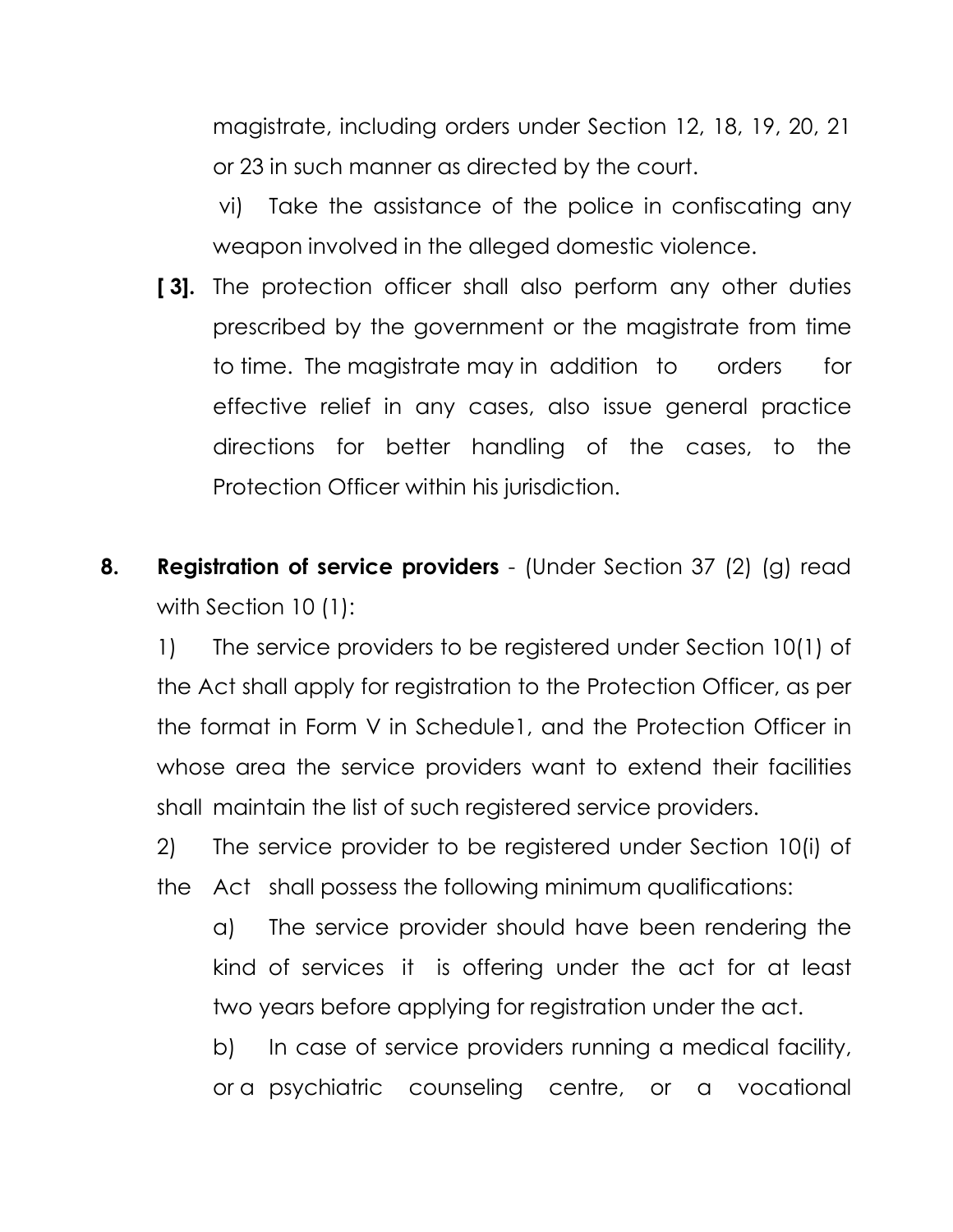training institution, the registering authority shall ensure that the applicant fulfils the requirements for running such a facility or the institution prescribed as prescribed by the regulatory bodies regulating the respective professions or institutions.

 c) In case of Service Providers running shelter homes, or any other facility the registering authority shall inspect the shelter home, prepare a report and record a finding on the report, detailing that adequate space and other facility for the persons seeking shelter is available.

d) Fulfill all the requirements as prescribed in Form No V of schedule 1.

 e) The protection officer shall maintain proper records by way maintenance of registers duly indexed, containing the details of the service provider.

- 9. Means of service of notices under Section13 (1) The notice/summon for appearance under S-13 (1) of the Act shall be as prescribed under the Cr.PC.
	- 2) The Service of notice/summons shall be made as prescribed in chapter VI of the CRPC
	- 3) Any order, service of notice or summon shall entail the same consequences, as an order passed under Chapter VI of 'The Code of Criminal Procedure, 1973'.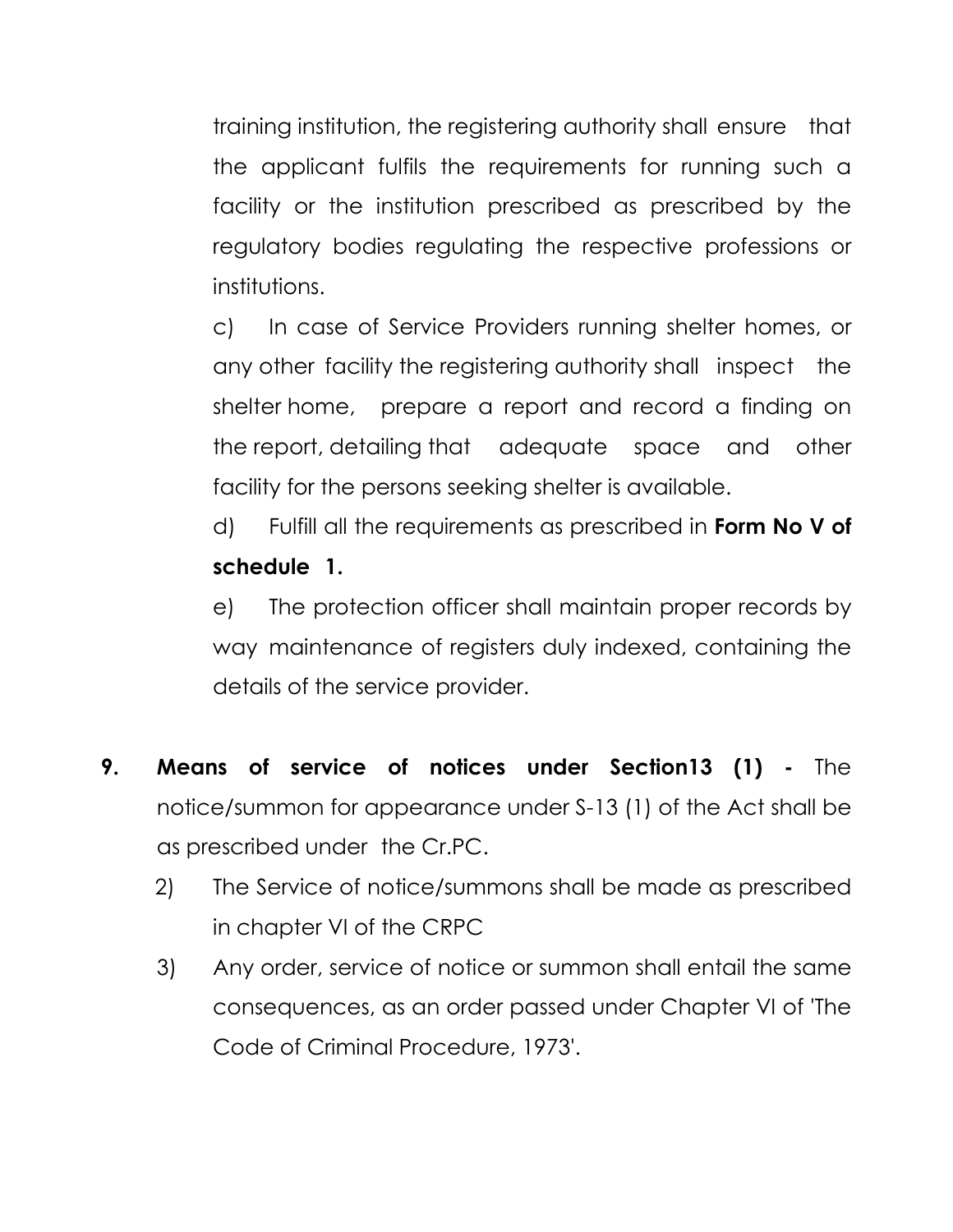4) The Declaration of Service by the Protection Officer under Section 13(2) of the Act, shall be made by countersigning the copy of the notice/summon along with the signatures of the person who received the summon/notice.

# 10. Counseling - a counselor appointed by the magistrate under section14 (1) shall possess the following qualifications and experience

 (a) An order for appointment of counselor under Section 14 (1) of the Act shall be made only after passing orders for interim relief under Section 12, 18, 19, 20, 21, 22 or 23 of the Act.

 (b) The factors warranting counseling shall include the factor that the respondent shall furnish an undertaking that he would refrain from causing such domestic violence as complained by the complainant and in appropriate cases an undertaking that he will not try to meet, or communicate in any manner through letter or telephone, e mail or through any medium except in the counseling proceedings before the counselor.

- (c) The counselor shall as far as possible be a woman.
- (d) Possessing any of the following qualifications/experience:-

 (i) Any person who is related to anyone of the parties and not connected either directly or indirectly with the issue/dispute provided that both the aggrieved person and the respondent consent to appointment of such a person as a counselor; or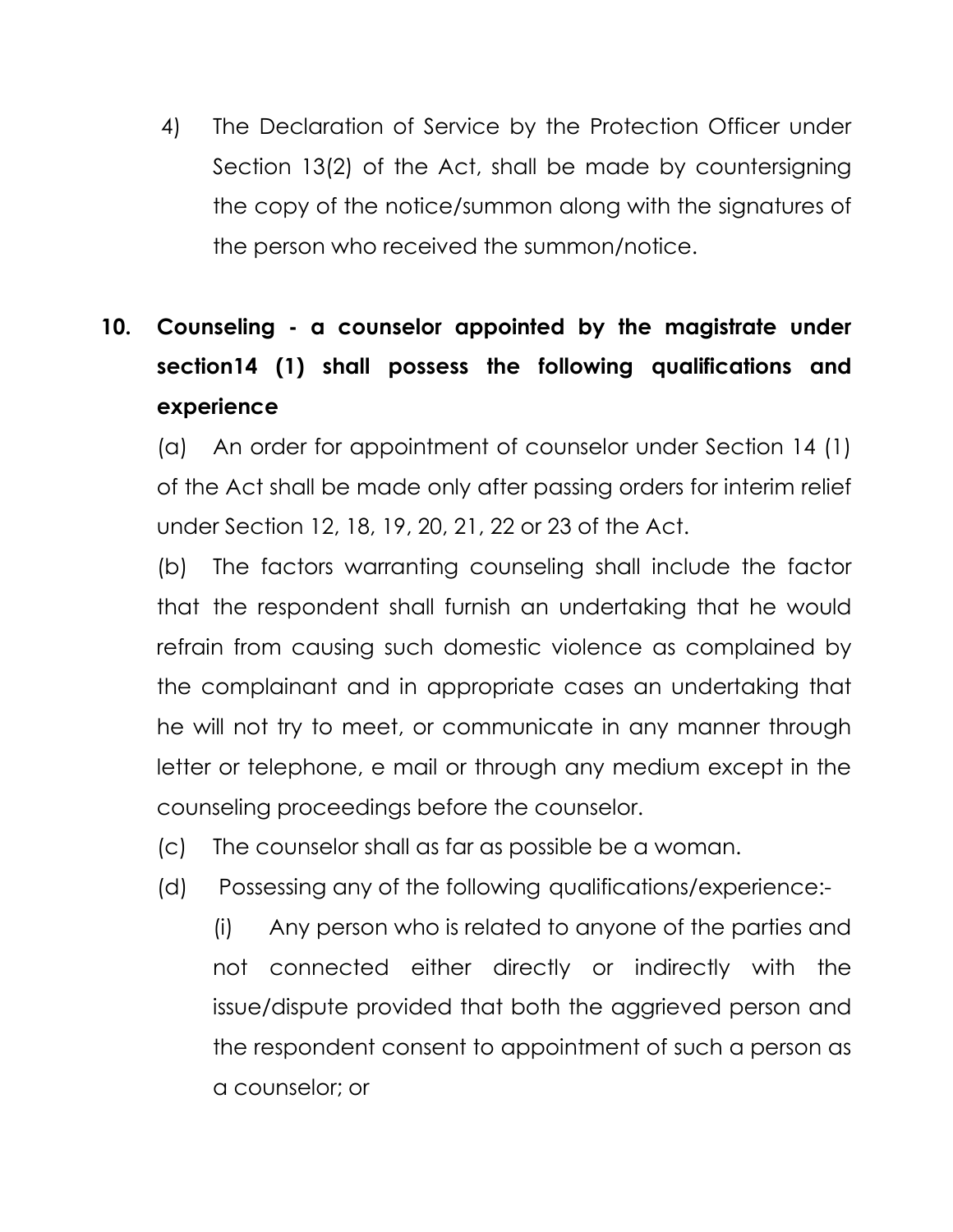(ii) At least 2 years experience of counseling in any Govt. or Non-Govt. organization; or

 (iii) Any legal practitioner having experience in handling cases relating to deprivation of women's rights or with at least 2 years experience with the legal services authorities constituted under Legal Service Authorities Act, 1987.

(e) The protection officer shall assist the magistrate in the appointment of a counselor.

## 11. Procedure to be followed by a counselor

- a) The counselor shall work under the general supervision of the court and/or Protection Officer.
- b) The counselor shall convene a meeting at a place convenient to/aggrieved woman/both the parties.
- c) Shall assist the parties to reconciliation and shall obtain a written statement from the respondent that the incident of Domestic Violence shall not be repeated and in general strive to arrive at the understanding and redressal of aggrieved women's grievances and reformulating the terms for settlement wherever required.
- d) The respondent shall not be allowed to plead any justification for the alleged act of domestic violence in counseling. Any justification for the act of domestic violence by the respondent is not allowed to be a part of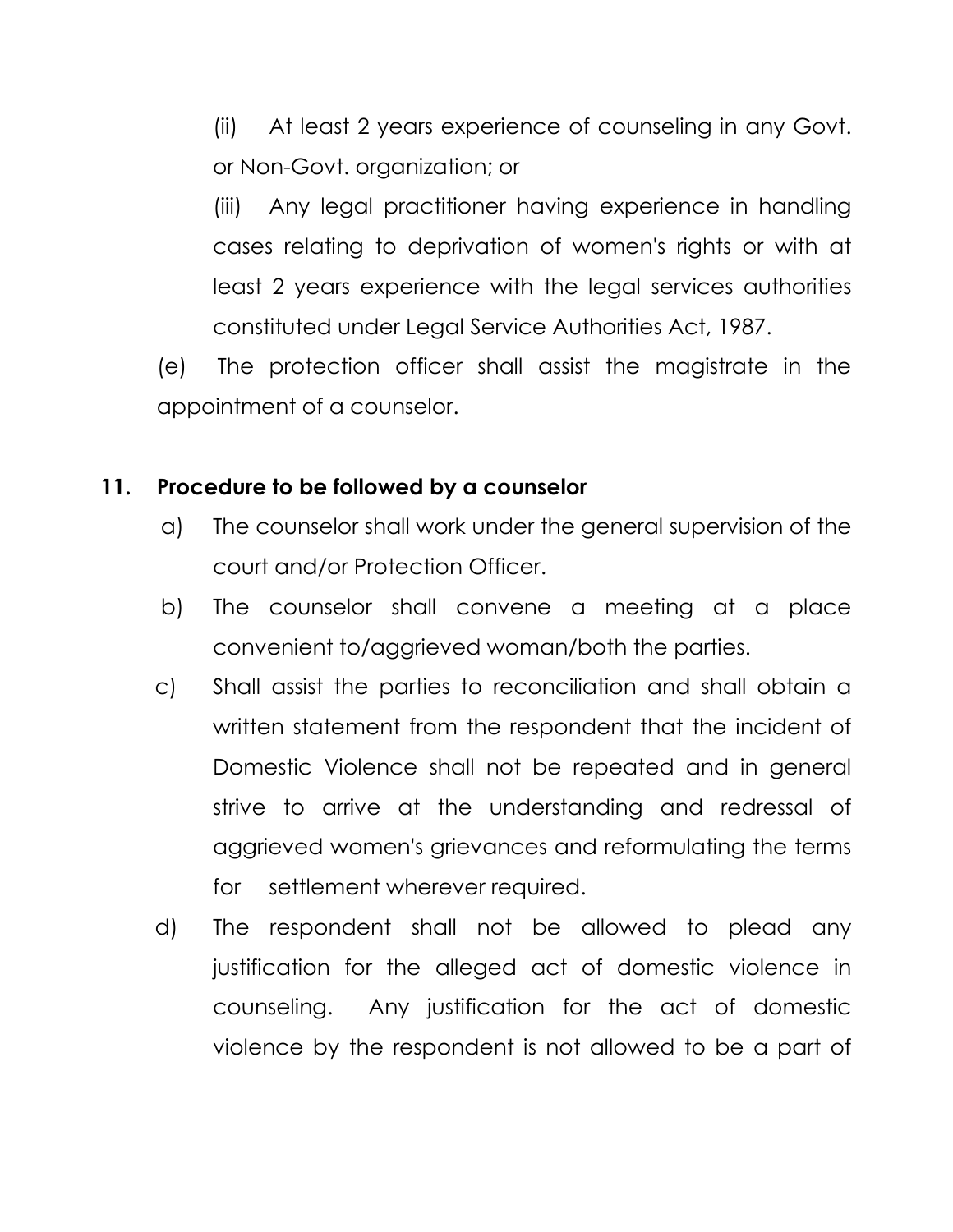the counseling proceeding, should be made clear to the respondent, before the proceedings start.

- e) The respondent shall furnish an undertaking to the respondent that he would refrain from causing such domestic violence as complained by the aggrieved person and in appropriate cases an undertaking that he will not try to meet, or communicate in any manner through letter or telephone, e-mail, or through any other medium except in the counseling proceedings before the counselor.
- f) If the aggrieved person so desires the counselor shall make efforts of arriving at a settlement of the matter. The limited scope of such efforts shall be to arrive at the understanding of the grievances of the aggrieved person and redressal of her grievances. The efforts shall focus on evolving remedies or measures for such redressal. The counselor shall strive to arrive at a settlement of the dispute by suggesting measures for redressal of grievances of the complainant by taking into account the measures or remedies suggested by the parties for counseling and reformulating the terms for the settlement wherever required.
- g) The counselor shall not be bound by the provisions of the Evidence Act, 1872 or the Code of Civil Procedure, 1908, or the Code of Criminal Procedure, 1973, and his action shall be guided by the principles of fairness and justice and aimed at finding way to bring an end to domestic violence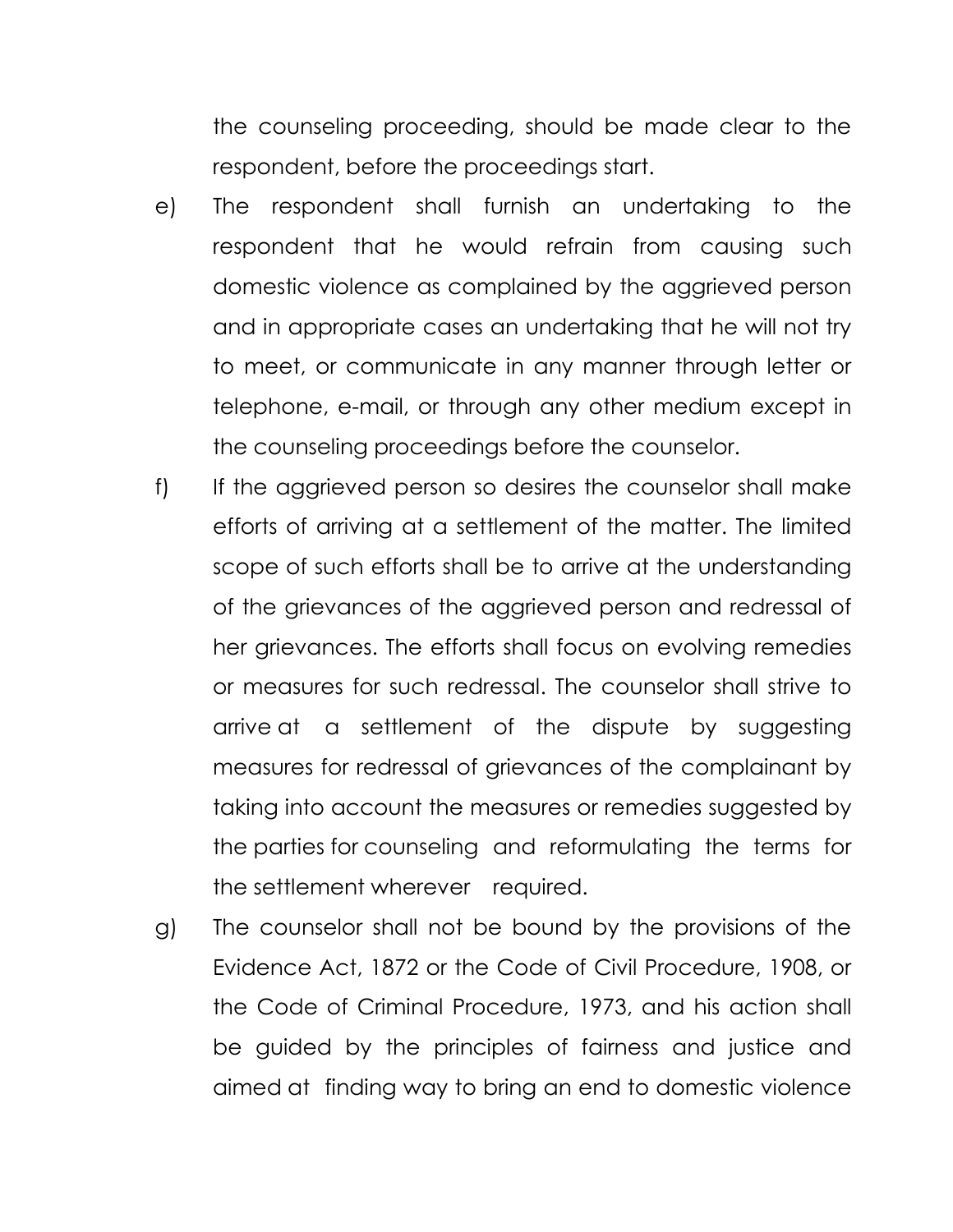to the satisfaction of the aggrieved person. In making such an effort the counselor shall seek guidance from the wishes and the sensibilities of the aggrieved person.

- h) The report of the counselor shall be submitted to the Magistrate for appropriate action.
- i) On arriving at a settlement the counselor shall report the terms of the settlement of the parties, after explaining the terms to the parties in the language of the parties and getting it endorsed by the parties. The court may accept the terms, on being satisfied, about the efficacy of the solution, after a preliminary enquiry from the parties, recording reasons for such satisfaction, which may include undertaking by the respondents to refrain from repeating acts of domestic violence. The court shall on being so satisfied pass an order, recording the terms of the settlement or an order modifying the terms of the settlement on being so requested by the aggrieved person with the consent of the parties.
- j) In cases, where a settlement cannot be arrived at in the counselor proceedings, the conciliator shall report the failure of such proceedings and the court shall proceed with the case under the Act. The record of proceedings shall not be deemed to be material on record in the case on the basis of which any inference may be drawn or an order may be passed. The court shall pass an order under Section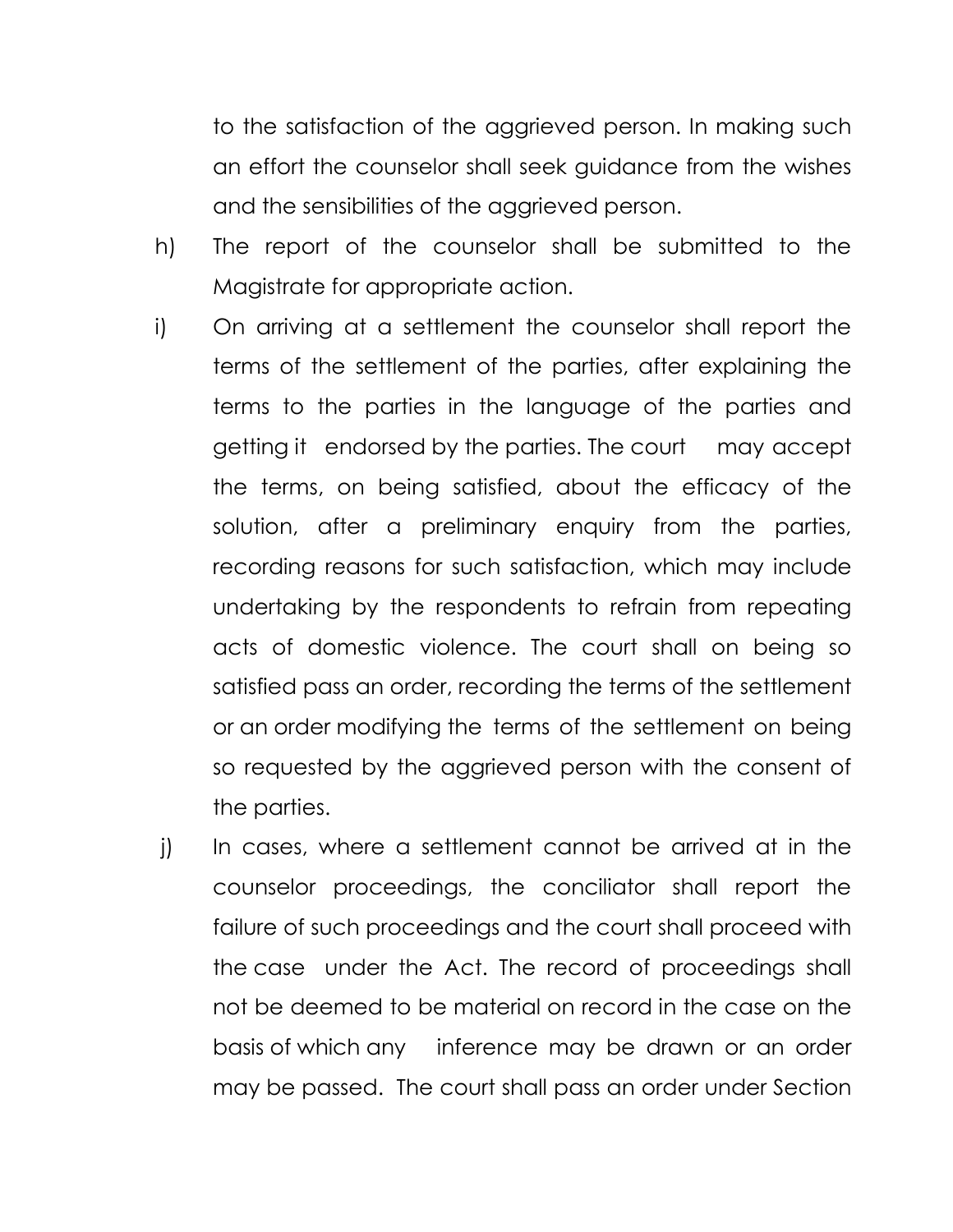25 (2) of the Act, only after being satisfied that the application for such an order is not vitiated by force, fraud or coercion or any other factor. The reasons for such satisfaction shall be recorded in writing in the order, which may include any undertaking or surety given by the respondent.

## 12. Shelter and medical assistance to the aggrieved person:

- a) If the aggrieved person so desires, the shelter home shall not disclose the identity of the aggrieved person in the shelter home or communicate the same to person complained against.
- b) The shelter home shall not refuse shelter to an aggrieved person under the Act, for her not having lodged a domestic incident report, prior to making request for shelter.

## 13. MEDICAL FACILITY -

- a) The medical facility shall not refuse medical assistance to an aggrieved person under the Act, for her not having lodged a domestic incident report prior to making request for medical assistance or examination.
- b) A copy of the medical examination report shall be provided to the aggrieved person by the medical facility free of cost.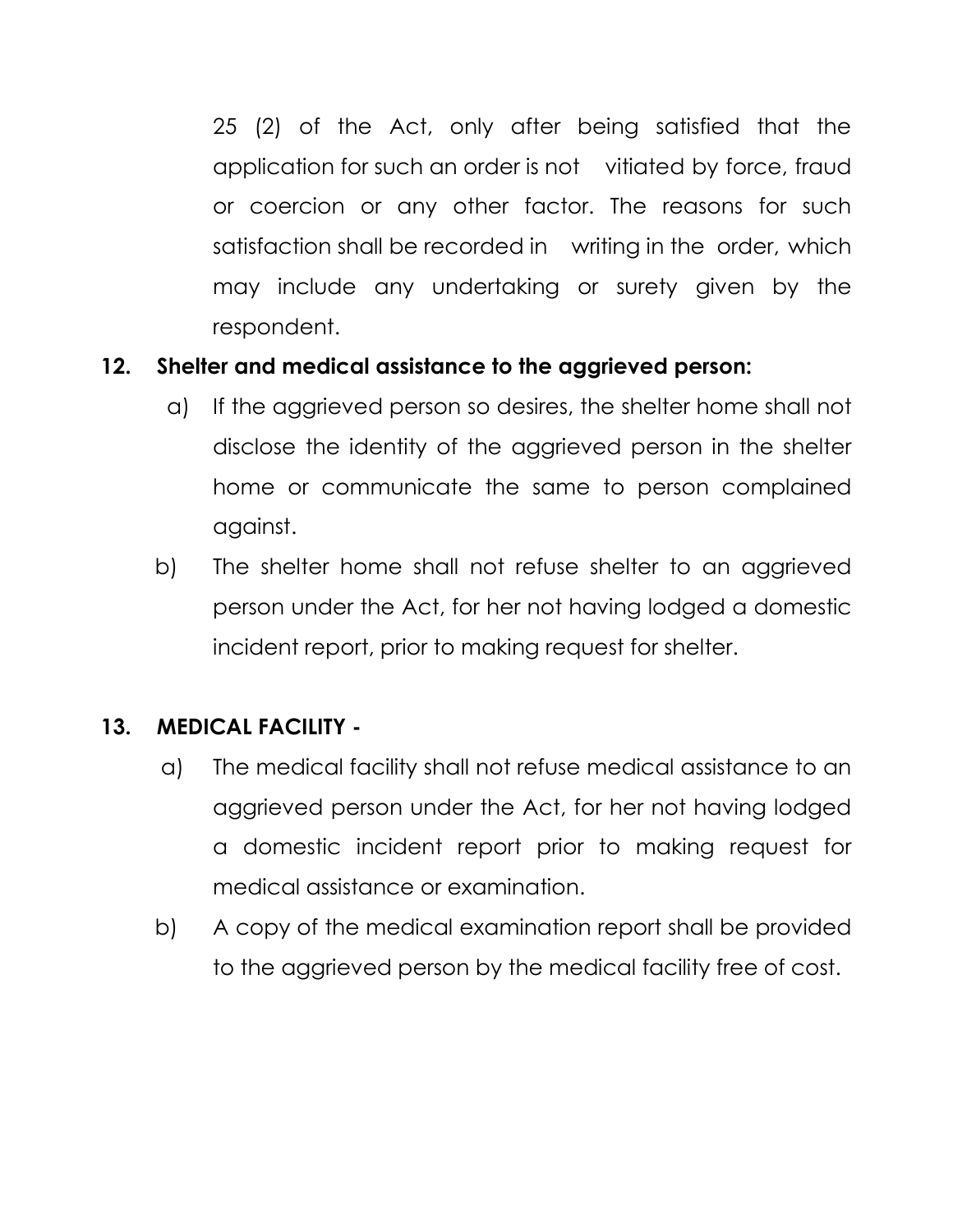## 14. Breach of protection orders -

- (a) An aggrieved person may report a breach of protection order to the Protection Officer. The report shall be in writing by the informant and duly signed by her. The Protection Officer shall forward a copy of such complaint with a copy of the protection order of which a breach is alleged to the concerned magistrate for appropriate orders.
- (b) When charges are framed under Section 31of the Act and offences under Section - 498A Indian Penal Code, 1860, or any other offence not summarily triable, the court may separate the proceedings for such offences to be tried in the manner prescribed under Code of Criminal Procedure and proceed to summarily try the offence of the breach of Protection Order under S-31 of the Act, in accordance with the provisions of chapter XXI of the Code of Criminal Procedure, 1973.
- (c) The provisions of Code of Criminal Procedure, 1973, regarding arrest, compelling appearance, summary trial, sentence and conviction shall apply to any offence under Section 31 of the Act.
- (d) Any resistance to the enforcement of the orders of the court under the Act by the respondent or any other person purportedly acting on his behalf shall be deemed to be a breach of protection order or an interim protection order covered under Section 31(1) of the Act.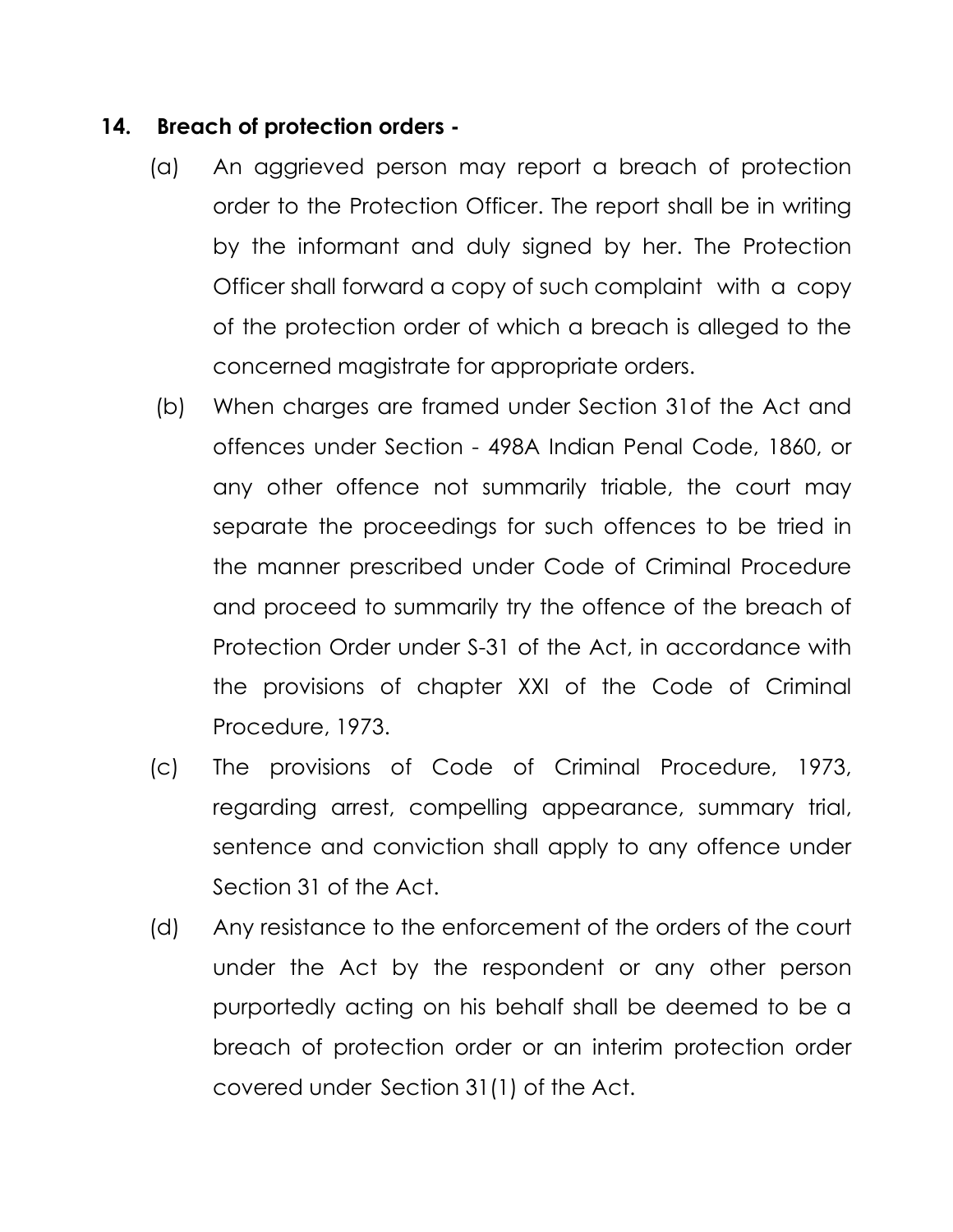- (e) Each breach of protection order shall be a separate offence warranting separate charges under the Act.
- (f) Without prejudice to the provisions of the Criminal Procedure Code, 1973, a breach of the protection order under Section 31(1) of the Act, may immediately be reported to the local police station and shall be dealt with as a cognizable offence as provided under Section 31 of the Act.
- (g) While enlarging the person on bail arrested under the Act, the court may impose the following conditions to protect the aggrieved person and to ensure the presence of the accused before the court, which may include:-

 (i) An order restraining the accused from threatening to commit or committing or committing an act of domestic violence.

 (ii) An order preventing the accused from harassing, telephoning or making any contact with the aggrieved person.

(iii) An order directing the accused to vacate and stay away from the residence of the aggrieved person or any place she is likely to visit.

(iv) An order prohibiting the possession or use of firearm or any other dangerous weapon.

(v) Any other order required for protection, safety and adequate relief to the aggrieved person.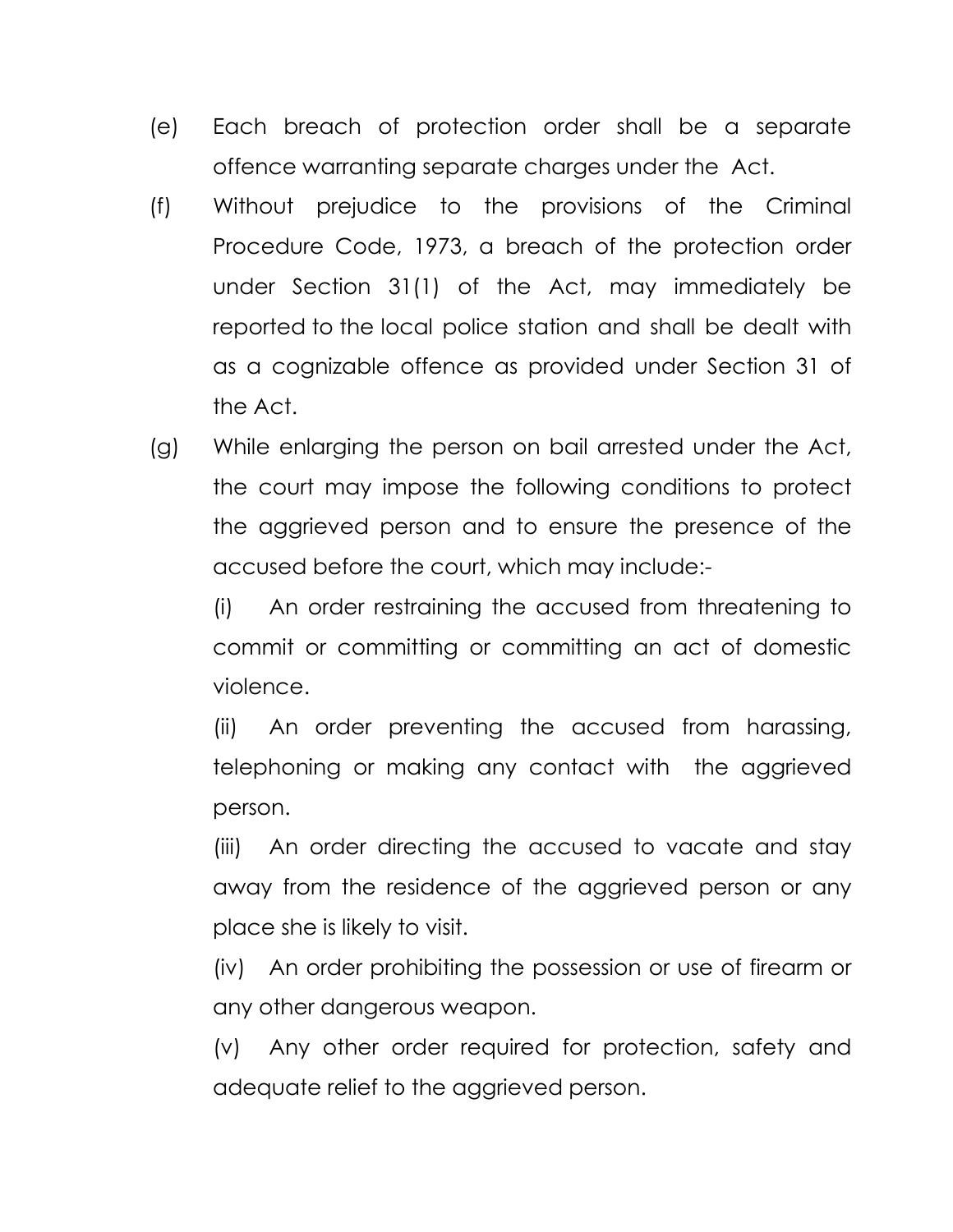(vi) Violation of conditions of bail shall attract the issuance of a Non-Bailable Warrant and immediate arrest of the accused.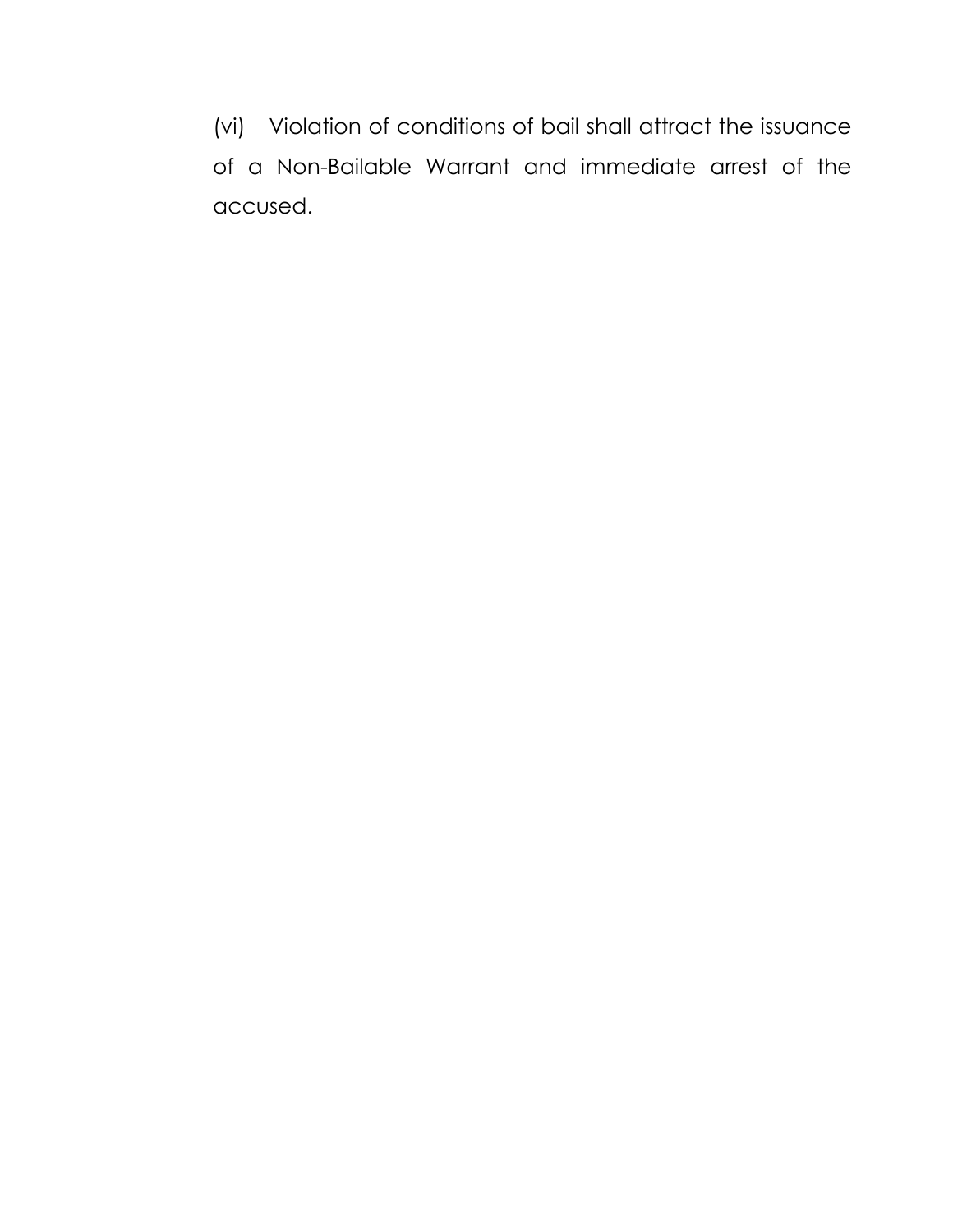#### FORM NO. I

#### Form and manner - Domestic Incident Report under Section 9 (b) and 37 (2) (c).

- 1. Name of the complainant/aggrieved person
- 2. Address
- 3. Mode of transmission of complaint
	- Oral/verbal and the contract of the contract of  $\Box$

Writing **Example 2018** 

- 4. Nature of complaint (brief gist) (Enclosed copy of the complaint)
- 5. Name/Address of the respondent
- 6. Person to whom information first communicated..
- 7. Report recorded by:- protection officer/ service provider -------------------
- 8. Designation /address

(Signature/thump impression of complainant)

(Counter signature of SP/PO)

Complaint Received by:

- 1. Name/designation of Protection Officer
- 2. Address
- 3. Whether the complaint is covered under Section 3 (a)(b), (c) (d) of the Act.  $Yes \Box No \Box$

Signature of Protection Officer

Copy forwarded to:-

- 1. Local police station
- 2. Service provider
- 3. Complainant
- 4. Magistrate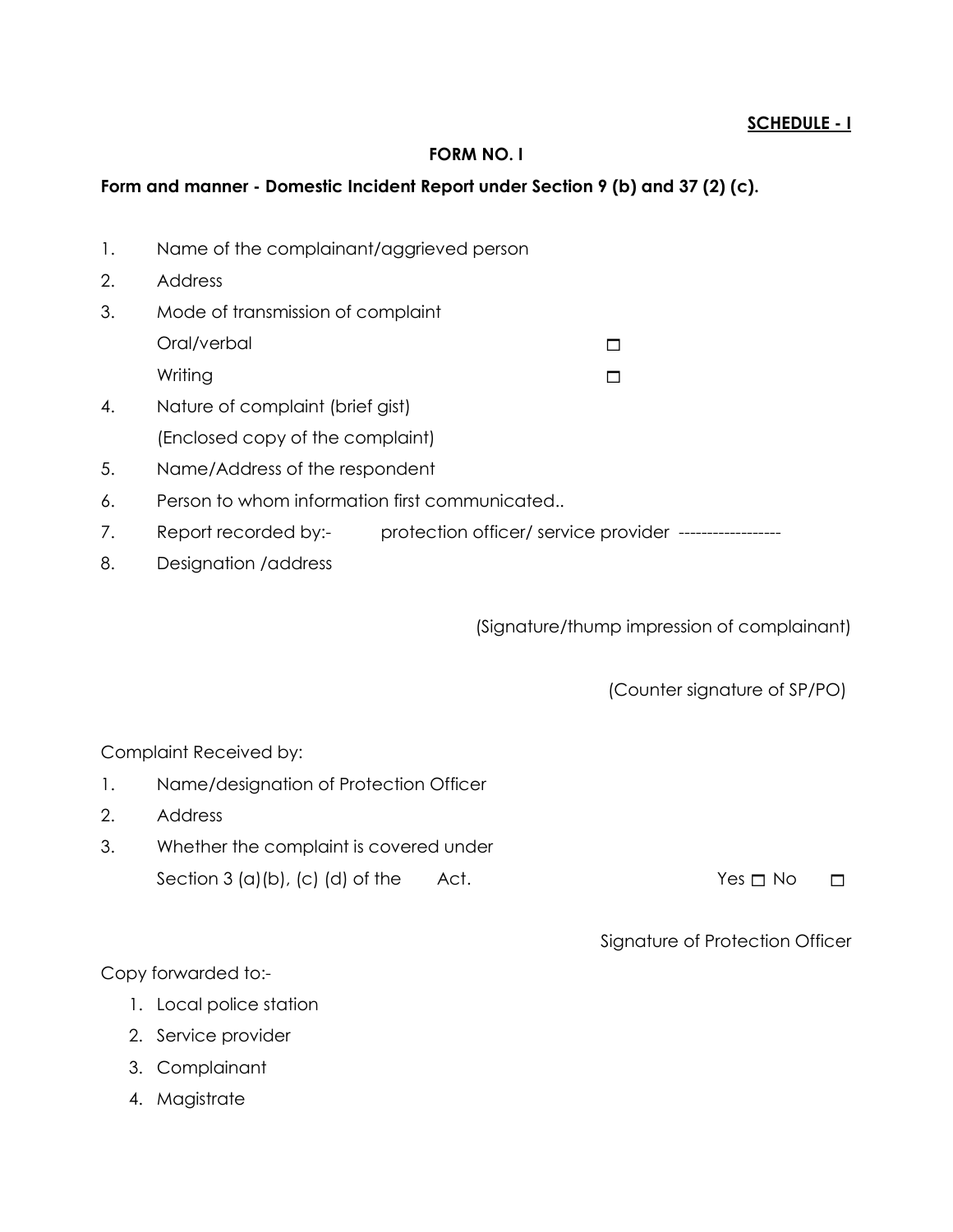#### FORM NO. II

 Petition/Application to the Magistrate under Section 9 (1) read with Section 12 of the Act and Section 37 (2) (d), (e) and (h) of the Act.

| Тo                     |                           |
|------------------------|---------------------------|
| The Learned Magistrate |                           |
|                        |                           |
|                        |                           |
|                        | Application under the Act |
| SHEWETH:               |                           |

1. That the application under Section.........of ........Act is being filed along with copy of (Domestic Incident Report) by the :-

- a) Aggrieved person
- b) Protection Officer
- c) Any person on behalf of the aggrieved person  $\square$ (Tick whichever is applicable)
- 2. It is prayed that the Hon'ble Court may take cognizance of the complaint/Domestic Incident Report & pass all/any of the orders, as deemed fit, in the circumstances of the case.
- a) Pass protection orders under Section 18 of the Act and/or
- b) Pass residence orders under Section 19 of the Act and/or
- c) Direct the respondent to pay monetary relief under Section 20 of the Act and /or
- d) Pass orders under Section 21 of the Act and/or
- e) Direct the respondent to grant compensation/damages under Section 22 of the Act and/or
- f) Pass such interim orders as the court deems just and proper;
- g) Pass any orders as deems fit in the circumstances of the case;

(Signature) Aggrieved person Protection Officer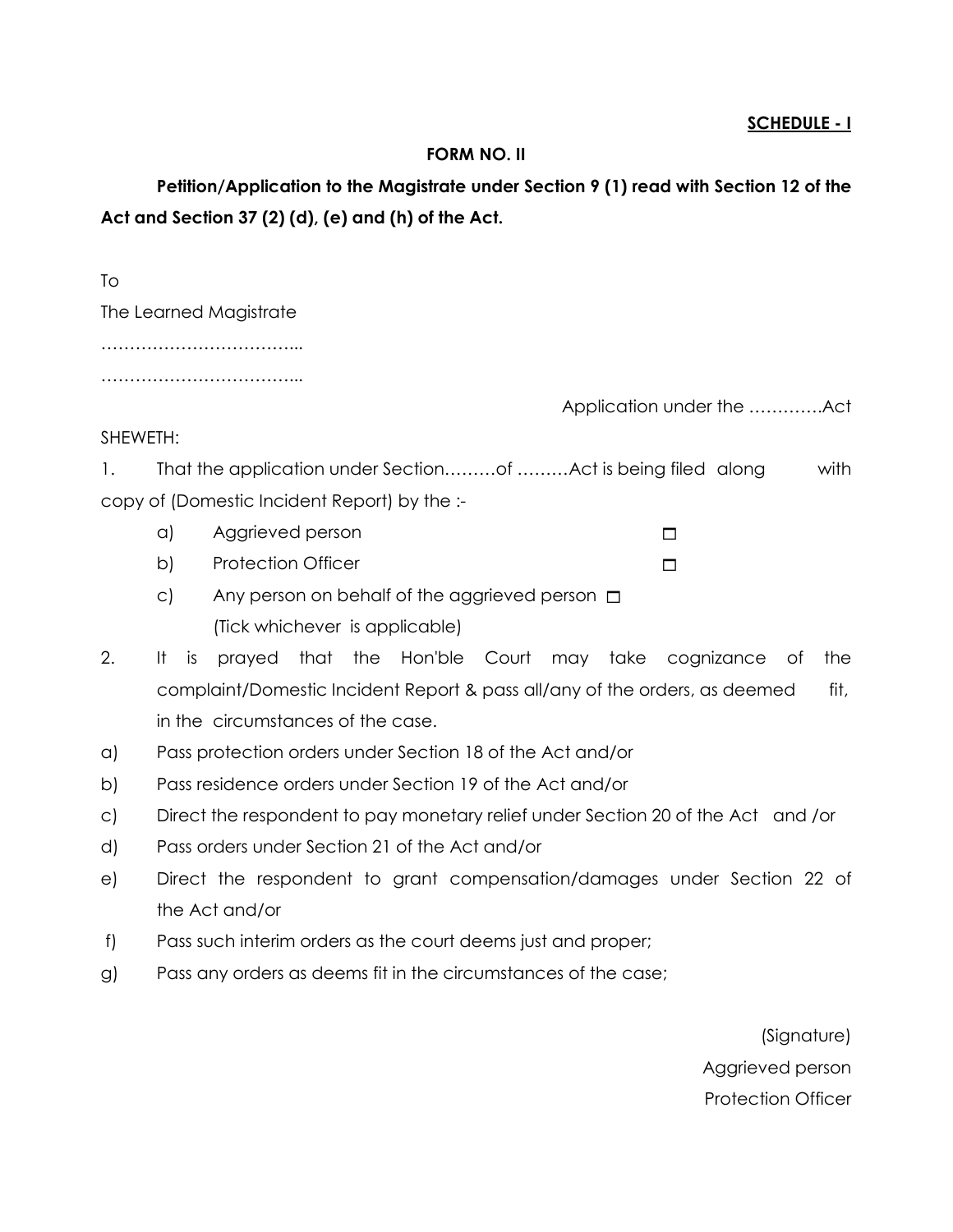#### FORM NO. III

#### APPLICATION FOR LEGAL SERVICE under sec 9(1)(d) of the Act read with sec 37 (2)(e)

To

………………………………

…………………………..

#### SUB: APPLICATION FOR LEGAL AID/SERVICES UNDER THE LEGAL SERVICES AUTHORITIES Act

1987

1. Name

(In block letters)

- 2. Respondents name
- 3. Address:
	- a) Residential
	- b) Occupational
- 4. Status Single/Married
- 5. Whether Scheduled Castes/Scheduled Tribes/Women/Child. ------------------
- 6. Whether domestic incident report enclosed Yes  $\Box$  No  $\Box$

Signature

Name ………………………………..

Address………………………………

…………………………………

Date:

Place: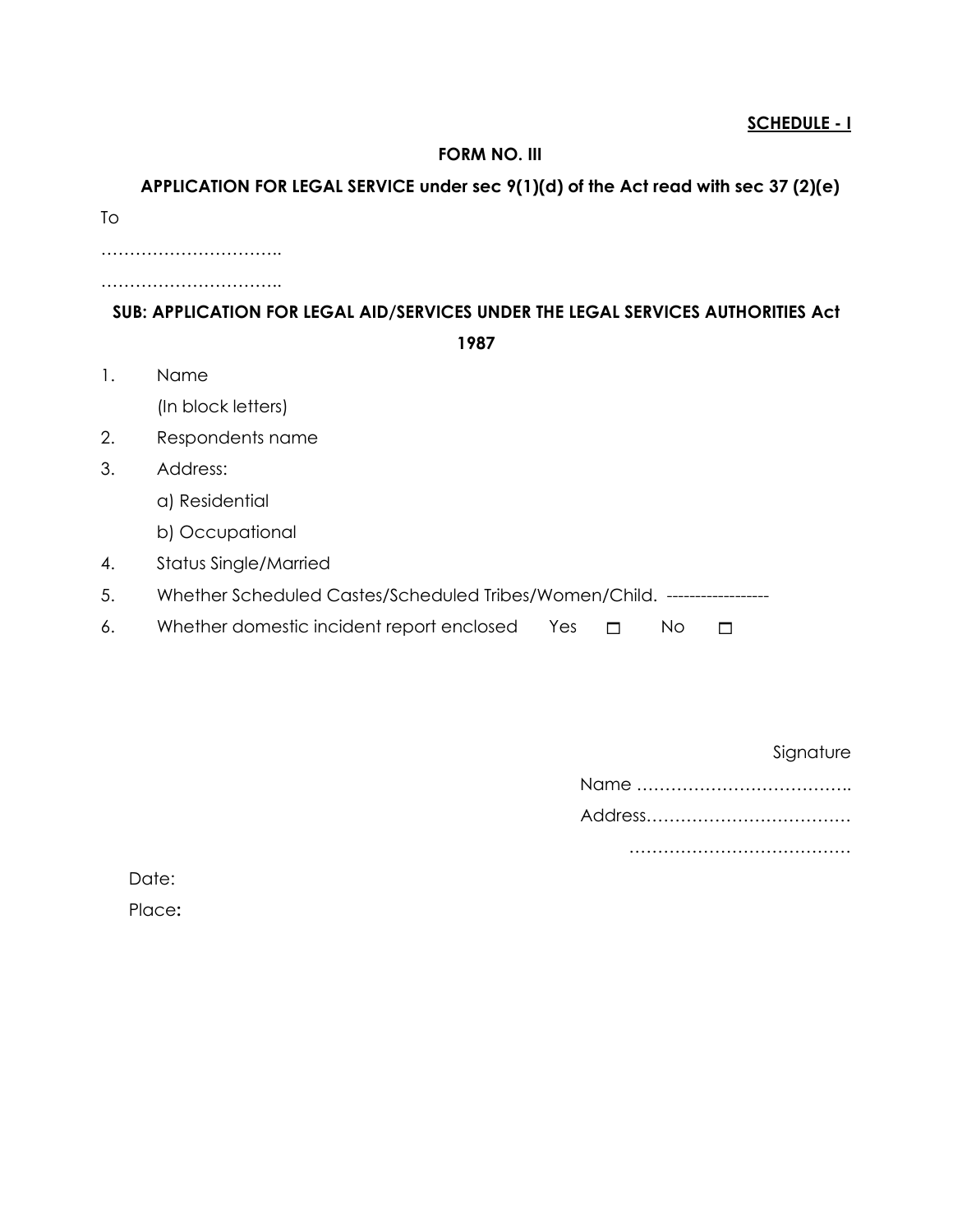#### FORM No. IV

#### INFORMATION TO THE AGGRIEVED PERSON ON HER RIGHTS UNDER THE ACT

 If you are a aggrieved person of domestic violence and you believe that you require the assistance of the protection officer or a police officer, you will have the right to request that the officer assists you in providing for your safety, including asking for an appropriate protection order in view of the risk of the violence to you and your children. You may also request the officer assist you in obtaining your essential personal effects and locating and taking you to a including any registered service provider under the Act but not limited to it or to a family member's or a friend's residence, or a similar place of safety. If you are in need of medical treatment for yourself or your children, you have the right to request that the officer assist you in getting medical treatment. You may request a copy of any report or application to the court filed in your case, free of cost.

 You can ask the protection officer to assist you in registering an FIR in the police station. You also have the right to ask the protection officer to assist you in reporting the matter yourself directly to the concerned court or filing any application yourself directly in the concerned court and not through the Protection Officer.

You can seek the following relief's from the concerned court -

a) An order enjoining your abuser from threatening to commit or committing further acts of domestic violence or violence to any person in whom you may be interested;

b) An order prohibiting your abuser from harassing, annoying, telephoning, contacting or otherwise communicating with you, directly or indirectly.

c) An order removing your abuser from residence;

d) An order directing your abuser to stay away from your residence, school, place of employment, or any other specified place frequented by you and another family or household member;

e) An order prohibiting you abuser from using or possessing any firearm or any other weapon or dangerous substance as specified by the court.

f) An order granting you possession of your personal effects and other necessary articles in the shared household and an order to put you again in the possession of the shared household;

g) An order granting you custody of your child or children;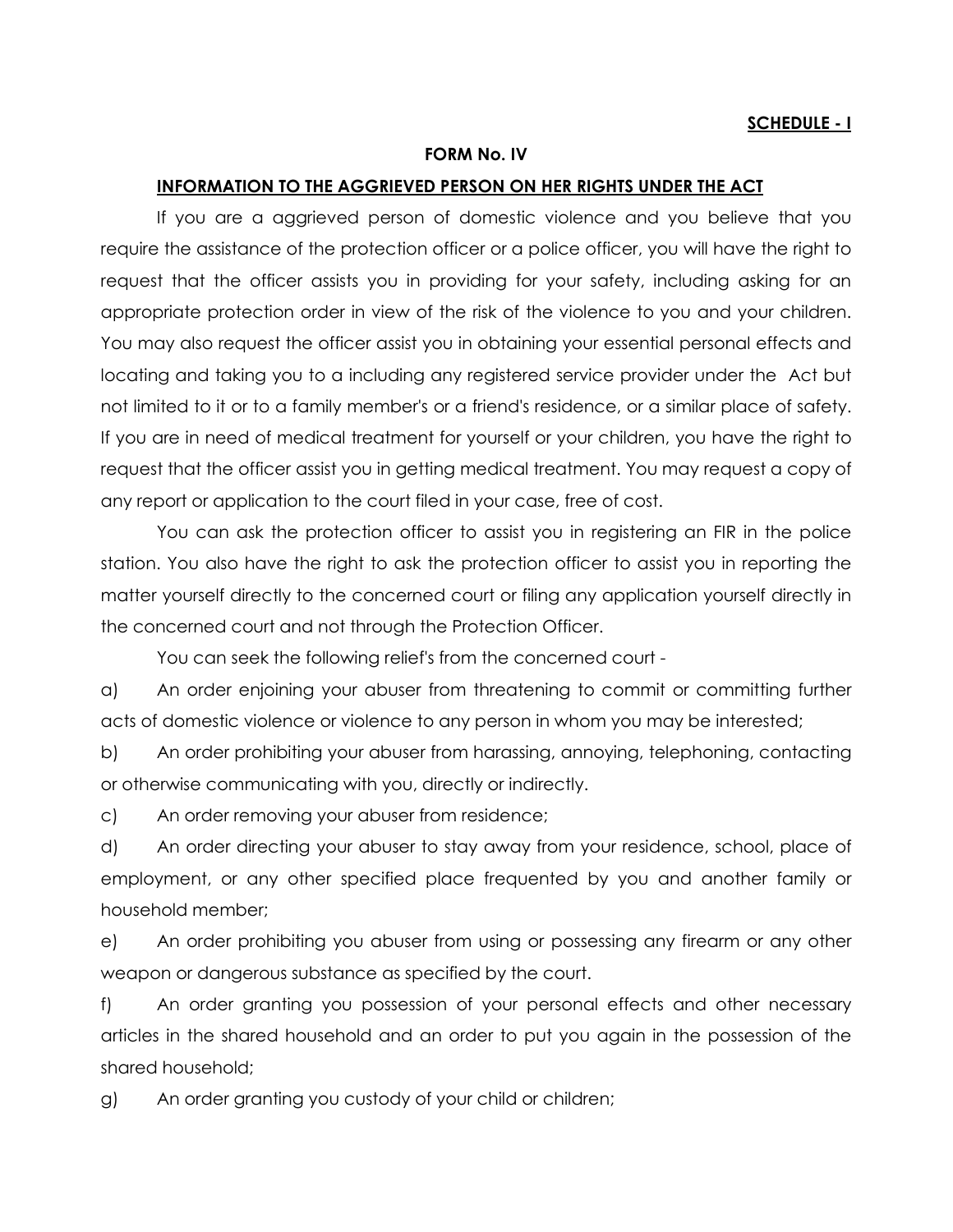h) An order denying your abuser visitation;

i) An order specifying arrangements for visitation, including requiring supervise visitation;

j) An order for interim monetary relief, including but not limited to payment of rent for the premises of the shared household, maintenance for you and your children, medical expenses and compensation for any other mental or physical injury caused to you by the abuser;

 The forms you need to make any application seeking the abovementioned reliefs from the court are available with the protection officer and the following service providers.

The following assistance can be availed from the following service providers.

(Details to be entered in accordance with the lists available with the Protection Officer)

Name of the service provider service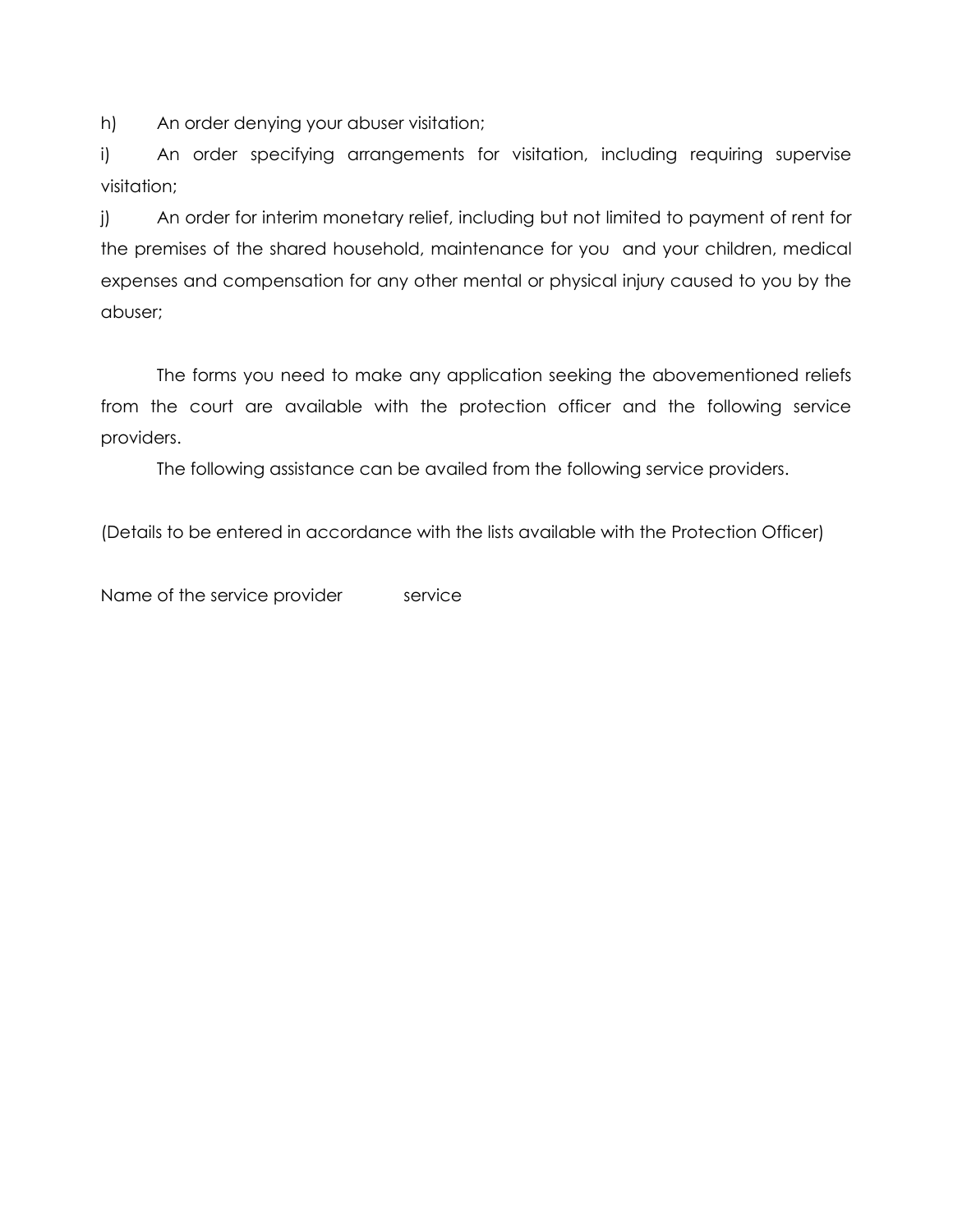| <b>FORM NO. V</b>                       |  |  |  |  |
|-----------------------------------------|--|--|--|--|
| <b>REGISTRATION OF SERVICE PROVIDER</b> |  |  |  |  |
| [ Under Section 37 (2) (g) of the Act ] |  |  |  |  |

| $\mathbf{1}$ . | <b>NAME OF THE ASSOCIATION</b>                                                                    |                |                          |  |  |  |  |
|----------------|---------------------------------------------------------------------------------------------------|----------------|--------------------------|--|--|--|--|
|                | /SOCIETY/COMPANY                                                                                  |                |                          |  |  |  |  |
| 2.             | <b>WHETHER REGISTERED</b>                                                                         | YES/NO         |                          |  |  |  |  |
| 3.<br>4.       | <b>WHETHER COPY OF REGISTRATION CERTIFICATE</b><br><b>ENCLOSED</b><br><b>DATE OF REGISTRATION</b> |                |                          |  |  |  |  |
| 5.             | <b>WHETHER AUDITED ANNUAL STATEMENTS</b><br>/BALANCE SHEET FOR THE LAST 3 YEARS ENCLOSED          |                |                          |  |  |  |  |
|                |                                                                                                   |                |                          |  |  |  |  |
| 6.             | <b>SOURCE OF FUNDING</b>                                                                          |                |                          |  |  |  |  |
| 7.             | <b>BREIF DETAILS OF SERVICE PROVIDED</b>                                                          | $\mathbf{1}$ . | <b>MEDICAL</b>           |  |  |  |  |
|                |                                                                                                   | 2.             | <b>LEGAL AID</b>         |  |  |  |  |
|                |                                                                                                   | 3.             | <b>COUNSELLING</b>       |  |  |  |  |
|                |                                                                                                   | $\mathbf{4}$   | <b>SHELTER HOMES</b>     |  |  |  |  |
|                |                                                                                                   | 5.             | <b>OTHER (Specified)</b> |  |  |  |  |
|                | 8. BRIEF DETAILS ON NATURE OF WORK                                                                |                |                          |  |  |  |  |
|                |                                                                                                   |                |                          |  |  |  |  |